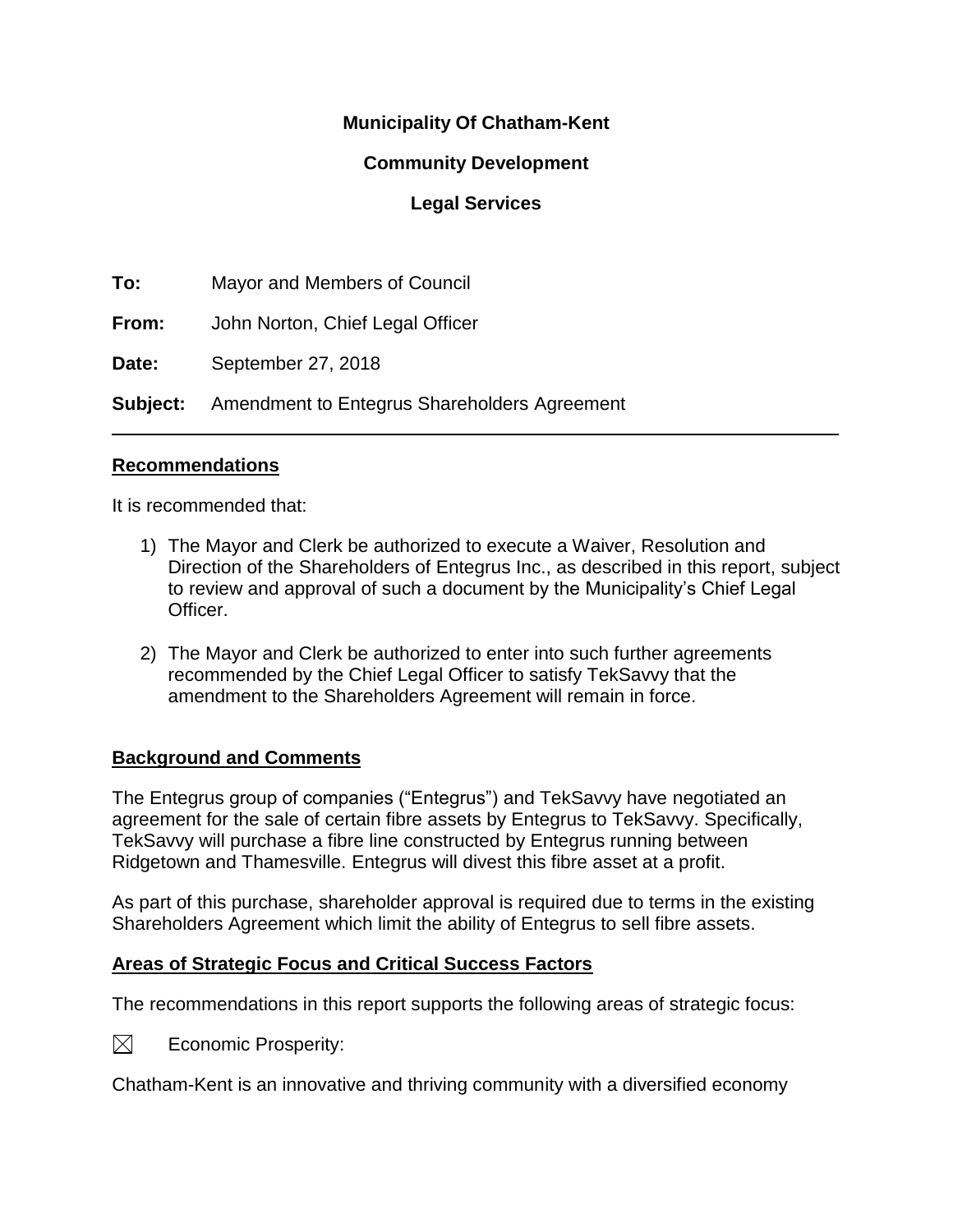

A Healthy and Safe Community:

Chatham-Kent is a healthy and safe community with sustainable population growth

 $\Box$ People and Culture:

Chatham-Kent is recognized as a culturally vibrant, dynamic, and creative community



Environmental Sustainability:

Chatham-Kent is a community that is environmentally sustainable and promotes stewardship of our natural resources

The recommendations in this report support the following critical success factors:



Financial Sustainability:

The Corporation of the Municipality of Chatham-Kent is financially sustainable



Open, Transparent and Effective Governance:

The Corporation of the Municipality of Chatham-Kent is open, transparent and effectively governed with efficient and bold, visionary leadership

 $\Box$ Has the potential to support all areas of strategic focus & critical success factors

 $\Box$ Neutral issues (does not support negatively or positively)

## **Consultation**

The Chief Administrative Officer and the Chief Financial Officer were consulted and agree with the recommendations in this report.

Prepared by:

\_\_\_\_\_\_\_\_\_\_\_\_\_\_\_\_\_\_\_\_\_\_\_\_\_\_\_\_